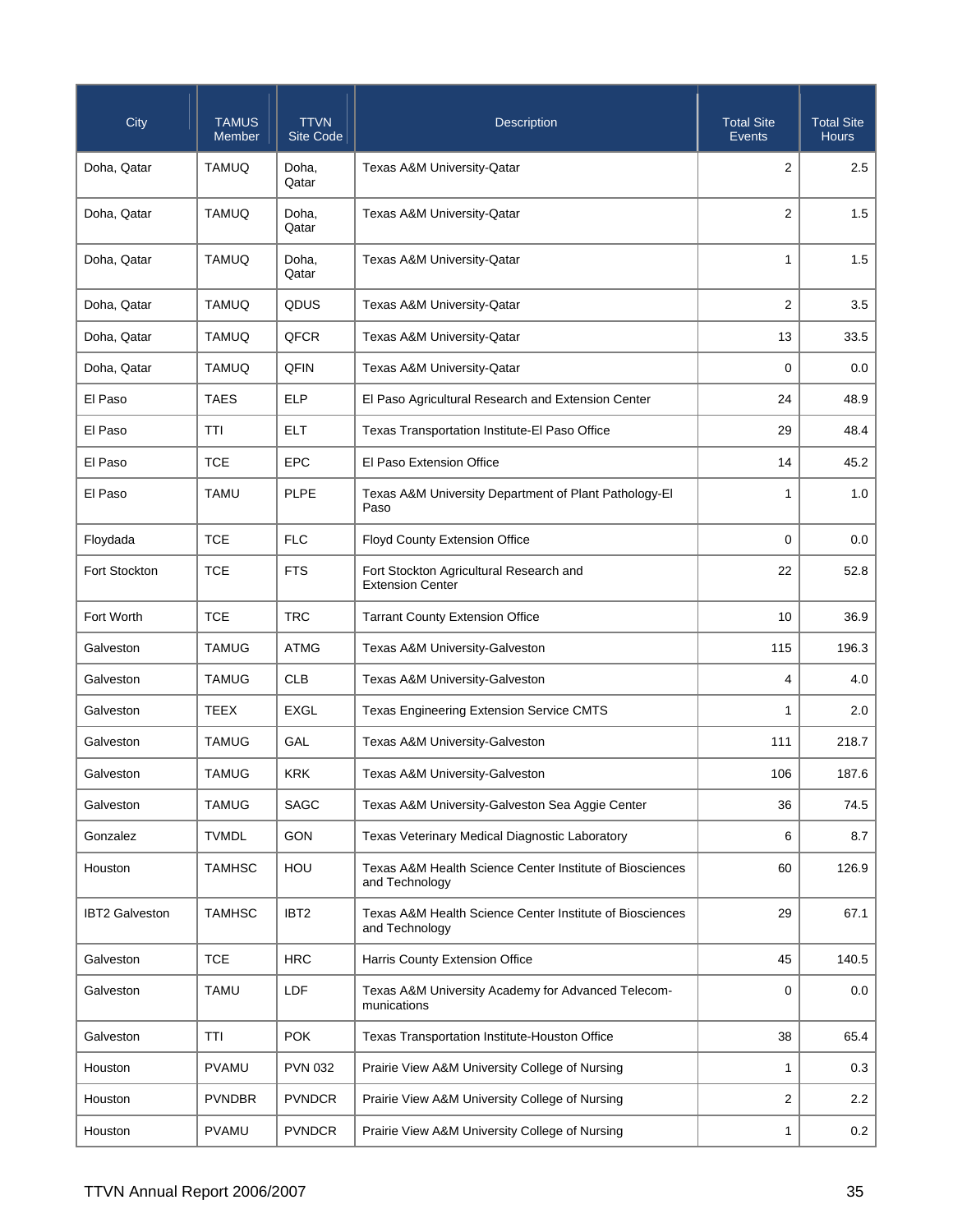| City                | <b>TAMUS</b><br>Member | <b>TTVN</b><br><b>Site Code</b> | Description                                                                 | <b>Total Site</b><br><b>Events</b> | <b>Total Site</b><br><b>Hours</b> |
|---------------------|------------------------|---------------------------------|-----------------------------------------------------------------------------|------------------------------------|-----------------------------------|
| Kingsville          | <b>TAMHSC</b>          | COP139                          | Texas A&M Health Science Center College of Pharmacy                         | 1                                  | 2.0                               |
| Kingsville          | <b>TAMHSC</b>          | COP243                          | Texas A&M Health Science Center College of Pharmacy                         | 25                                 | 62.7                              |
| Kingsville          | <b>TAMHSC</b>          | COP246                          | Texas A&M Health Science Center College of Pharmacy                         | 24                                 | 49.8                              |
| Kingsville          | <b>TAMUK</b>           | 1276                            | Texas A&M University-Kingsville                                             | 51                                 | 155.5                             |
| Kingsville          | <b>TAMUK</b>           | TAMUK1                          | Texas A&M University-Kingsville                                             | 409                                | 867.3                             |
| Kingsville          | <b>TAMUK</b>           | TAMUK2                          | Texas A&M University-Kingsville                                             | 158                                | 363.3                             |
| Kingsville          | <b>TAMUK</b>           | TAMUK3                          | Texas A&M University-Kingsville                                             | 72                                 | 226.7                             |
| Laredo              | <b>TAMIU</b>           | AMI                             | <b>Texas A&amp;M International University</b>                               | 93                                 | 240.6                             |
| Laredo              | <b>TAMIU</b>           | CBI                             | <b>Texas A&amp;M International University</b>                               | 29                                 | 72.5                              |
| Laredo              | <b>TAMIU</b>           | <b>INT</b>                      | <b>Texas A&amp;M International University</b>                               | 258                                | 648.2                             |
| Laredo              | <b>TAMIU</b>           | LAR                             | <b>Texas A&amp;M International University</b>                               | 157                                | 402.0                             |
| Laredo              | <b>TAMIU</b>           | LSU                             | <b>Texas A&amp;M International University</b>                               | 224                                | 561.3                             |
| Laredo              | <b>TAMIU</b>           | OIT                             | <b>Texas A&amp;M International University</b>                               | 61                                 | 188.5                             |
| Laredo              | <b>TAMIU</b>           | <b>PAT</b>                      | <b>Texas A&amp;M International University</b>                               | 15                                 | 36.8                              |
| Lubbock             | <b>TAES</b>            | <b>LUB</b>                      | Lubbock Agricultural Research and Extension Center                          | 40                                 | 107.3                             |
| Lubbock             | <b>TCE</b>             | PBJ                             | Lubbock Agricultural Research and Extension Center                          | 0                                  | 0.0                               |
| Lufkin              | <b>TAMU</b>            | <b>CDF</b>                      | Texas A&M University Department of Forest Sci-<br>ence/Texas Forest Service | 8                                  | 18.1                              |
| McAllen             | <b>TAMHSC</b>          | <b>MCA</b>                      | Texas A&M Health Science Center South Texas Center                          | 8                                  | 18.0                              |
| Mesquite            | <b>TAMUC</b>           | COM-<br>METRO13<br>5            | Texas A&M University-Commerce Mesquite Center                               | 0                                  | 0.0                               |
| Mesquite            | TEEX                   | <b>EXME</b>                     | Texas Engineering Extension Service-Mesquite Center                         | 18                                 | 31.8                              |
| <b>Mexico City</b>  | <b>TAMU</b>            | <b>MEX</b>                      | Texas A&M Mexico City Center                                                | 8                                  | 18.0                              |
| Overton             | <b>TAES</b>            | OVT                             | Overton Agricultural Research and Extension Center                          | 52                                 | 126.9                             |
| Overton             | <b>TCE</b>             | <b>OVV</b>                      | Overton Agricultural Research and Extension Center                          | 0                                  | 0.0                               |
| Overton             | <b>TAMU</b>            | <b>PLPO</b>                     | Texas A&M University Department of Plant Pathology-<br>Overton              | 5                                  | 6.2                               |
| <b>Prairie View</b> | <b>TCE</b>             | <b>CEP</b>                      | Prairie View Cooperative Extension Center                                   | 37                                 | 101.3                             |
| Prairie View        | <b>PVAMU</b>           | <b>PVC</b>                      | Prairie View A&M University-Collins Building 213                            | 2                                  | 3.5                               |
| Prairie View        | <b>PVAMU</b>           | <b>PVD</b>                      | Prairie View A&M University-Delco Building 217                              | 3                                  | 4.0                               |
| <b>Prairie View</b> | <b>PVAMU</b>           | <b>PVE</b>                      | Prairie View A&M University-Delco Building 308                              | 32                                 | 65.4                              |
| Prairie View        | <b>PVAMU</b>           | <b>PVF</b>                      | Prairie View A&M University-Harrington Building                             | 16                                 | 35.4                              |